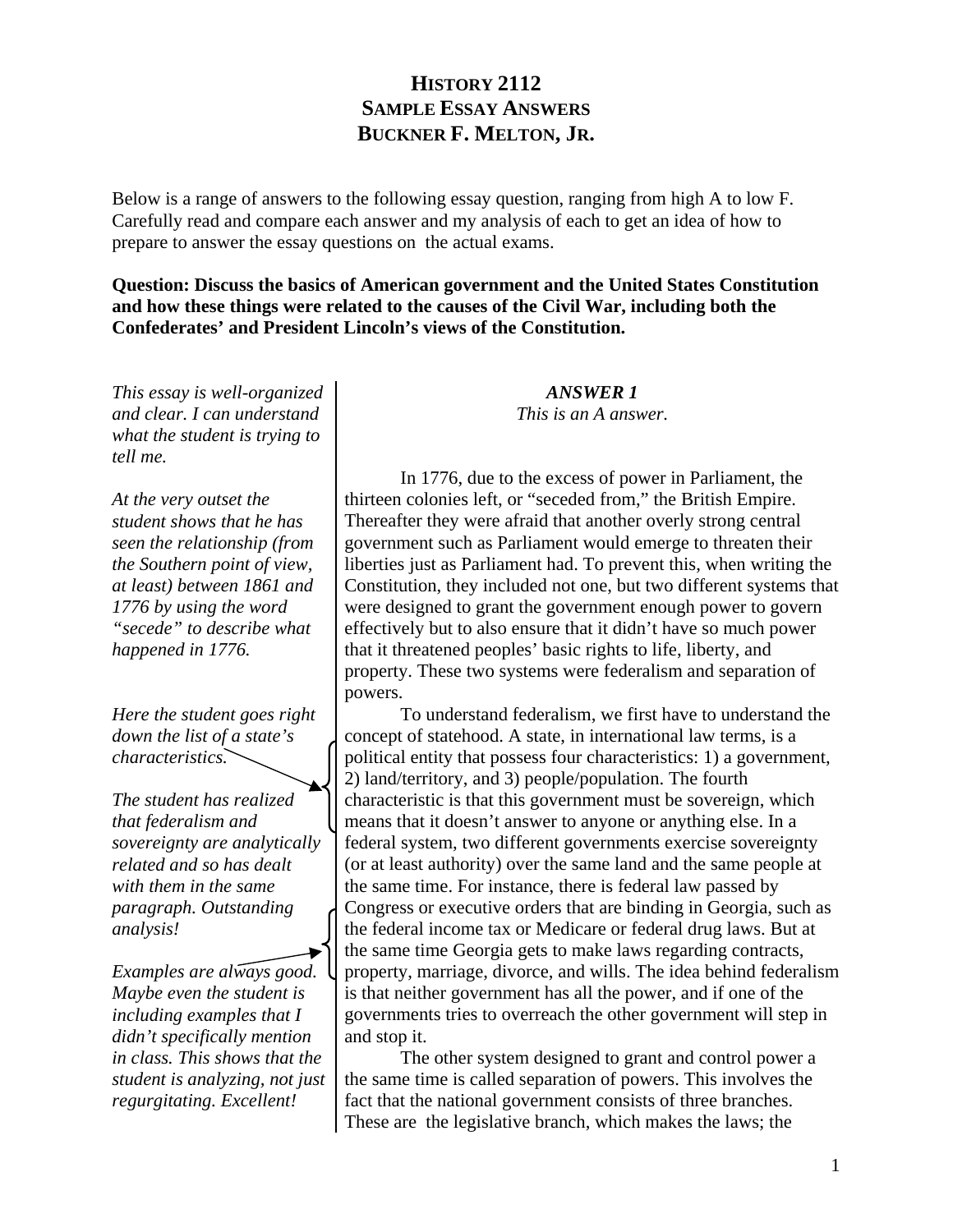*Again, a nice clear listing of the branches. These aren't clearly listed in the Course Outline; you had to be in class, and study the Constitution chart, to pick up on this.* 

*Excellent comparison of 1861 to 1776!* 

*In the final paragraph the student notes that this discussion is related to the whole subject of Reconstruction (cause and effect) while also realizing that she doesn't need to include that material.* 

*This answer is wellorganized and clear, and it not only contains all relevant material from a) the Course Outline, b) other material from the class web page, and c) things I covered in class as well as some of the student's own ideas. Top marks.* 

*57-60 points.* 

executive branch, which enforces/carries out these laws; and the judicial branch, which interprets the laws or decides what they mean if there is any confusion. Of the power tat the national government does have under federalism (which isn't all the power since the states have some of it), none of these branches has all the power. The idea is that if one branch oversteps then the other two will oppose it and keep it from getting out of line.

 So if Georgia is a state, does that mean that Georgia is sovereign? Based on the definition of "state" above, you would think so, but this was partly what the Civil War was about. The southern states had slavery before the Civil War, and while this was constitutional, the southern states, with their smaller populations, were losing power in the national government. By 1860 they were afraid that as more free states entered the Union, the time might come when there would be so many the free states that they could force through a constitutional amendment banning slavery even in the southern states. When faced with this danger (in the form of the Republican Abraham Lincoln, who was opposed to slavery and elected president in 1860), the southern states declared that they were sovereign and so could (and did) secede, much as they had done in 1776.

 But Lincoln and other Republicans disagreed with the argument that the states were sovereign. They claimed that the Union was just that—a union—and that states couldn't just leave. This disagreement became the flash point for the Civil War, with the southern states banding together to form the Confederate States of America and fighting for their independence (in order to preserve slavery) and Lincoln and the Union fighting to keep the South from leaving. As part of the war effort, Lincoln also declared that the slaves in the rebelling southern states were to be freed.

 Ultimately the Union won the war and crushed the Confederacy. This meant that the idea of secession was vanquished, at least for the foreseeable future (so apparently despite their name, the states aren't sovereign), and that slavery was ended. But now that the war was over, how was the South to be restored to its right relationship to the rest of the Union, and how should southern society be reconstructed in such a way as to integrate the freedmen, or former slaves, into the mainstream of American society? This was what Reconstruction was about, and while Lincoln's ideas of "forgive and forget" were very different from those of the Radical Republicans, who were more into the idea of punishing white southerners for the war, that is a topic for another essay.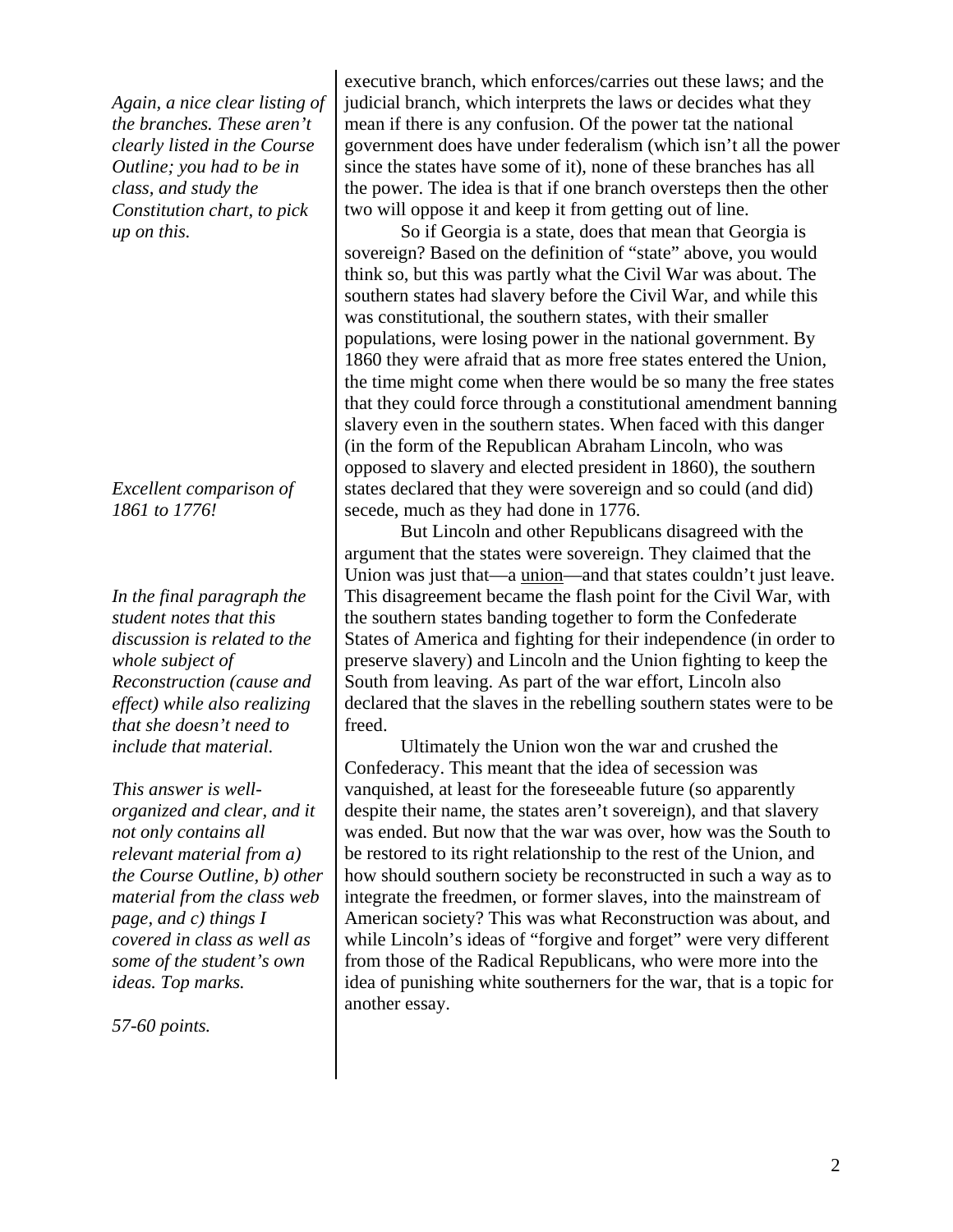*This is a pretty good answer in that it starts at the beginning of the first section of the Course Outline that's relevant to the question and goes right down the Course Outline until it gets to the end of the last relevant section. It misses little if anything from the Outline.* 

*Why, then, does it only get a B? Two reasons. First, it doesn't include additional material that I introduced in class and on other handouts from the website—for instance, the difference between legislative, executive, and judicial power. (Maybe the student cut class that day?)* 

*Secondly, it doesn't tie the various sections together in the way the A essay did, such as noting that the international law definition of statehood, the concept of state sovereignty, and federalism are all related. You need to think and to analyze as well as memorize and regurgitate.* 

*It also would have been nice to put a segue at the end explaining how all of this led to (in terms of cause and effect) the era of Reconstruction.* 

*51-54 points.* 

### *ANSWER 2*

*This is a B answer.* 

 A state has four characteristics: 1) a sovereign 2) government over 3) land/territory and 4) people/population.

 Americans have traditionally viewed strong central government with hostility and suspicion. This is a result of what Parliament did to the colonies during the American Revolution and why America declared its independence from England. Afterwards, when writing the Constitution, Americans came up with not one, but two systems designed to allow the government to govern effectively while with luck preventing it from exercising too much power.

 The first of these systems is federalism. This is a system in which two governments exercise control over the same land and the same people at the same time with neither government having all of the power.

 The second is separation of powers, in which the power that the national government does have are divided among three branches so no one branch has all of the power. These branches are the legislative, the executive, and the judicial.

 Prior to the Civil War, the southern states believed that they were sovereign and that because they had voluntarily joined or created the Union, they could voluntarily leave the Union (secession). They decided to do this (and come together to form a new country called the Confederate States of America) because they feared that the national government would try to pass a constitutional amendment that would end slavery in the southern states.

 President Abraham Lincoln was a Republican, and the Republicans were opposed to slavery. He believed that since the states weren't sovereign they couldn't secede and that they were thus still part of the Union. This was why he fought the war—to prevent the southern states from leaving the Union.

 As part of the war effort, Lincoln took steps to begin ending slavery. When the north won the war, then, this meant that the United States became politically unified for the first time in history, and that slavery had ended. (It was ended by the Thirteenth Amendment in 1865, which was the first of the three Civil War/Reconstruction Amendments.)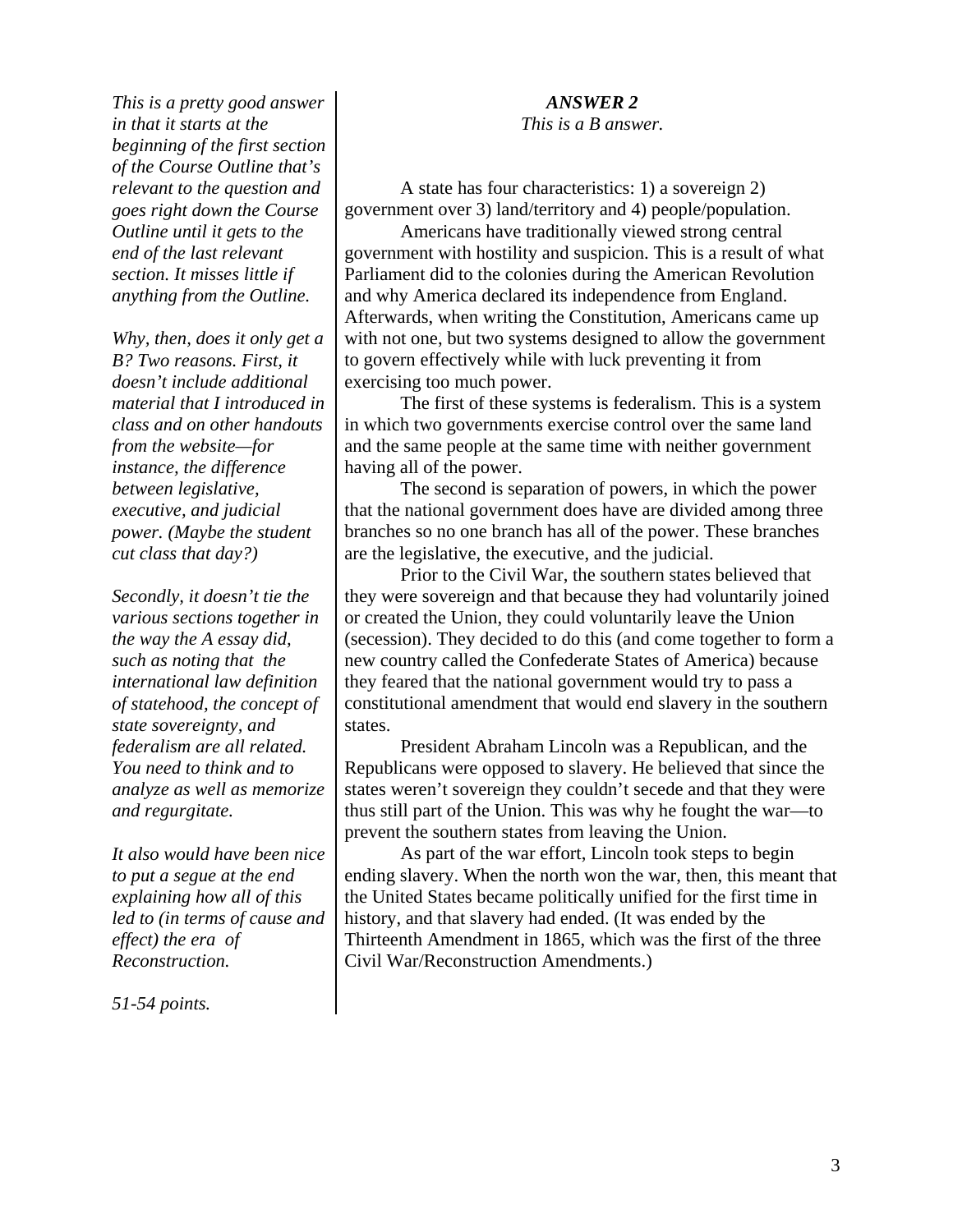### *ANSWER 3*

*This is a C answer.* 

*This answer is very good as far as it goes. The problem is that it doesn't go far enough. It is especially good at noting the relationship between federalism and state sovereignty/secession. But beyond that it doesn't discuss or define federalism, and in pursuing the discussion of state sovereignty it fails to go back and say anything at all about separation of powers. So it's missing one major component of the answer altogether and providing a very limited discussion of another major component. It also lacks a cause/effect segue to Reconstruction to show how the subject of this question fits in to the course.* 

*45 points.*

 A state has for characteristics: territory, population, and a government that is sovereign (i.e., does not answer to anyone else). In the Civil War the southern states declared that as sovereign states they had the right to secede or leave the Union (which is what they did to England in 1776). The reason why they would want to do this in 1860-1861 was because they believed that the other states in the Union were planning to amend the Constitution to end slavery. They believed this because the Republican Party was opposed to slavery and Abraham Lincoln, the president at the time, was Republican. So they seceded and combined to form the Confederate States of America. This was simply an extension of federalism, a system under which the states retain certain power while giving up the rest to the national government.

 The problem with this was that Lincoln disagreed that the states were sovereign. In other words, they didn't have the legal right to secede. So when they claimed to have left the Union, Lincoln said that they hadn't. The result was the bloodiest war in our history. During this war Lincoln declared that the slaves in the rebelling states would be freed. When the Union won the war this meant that slavery would finally end via the passage of the Thirteenth Amendment in 1865.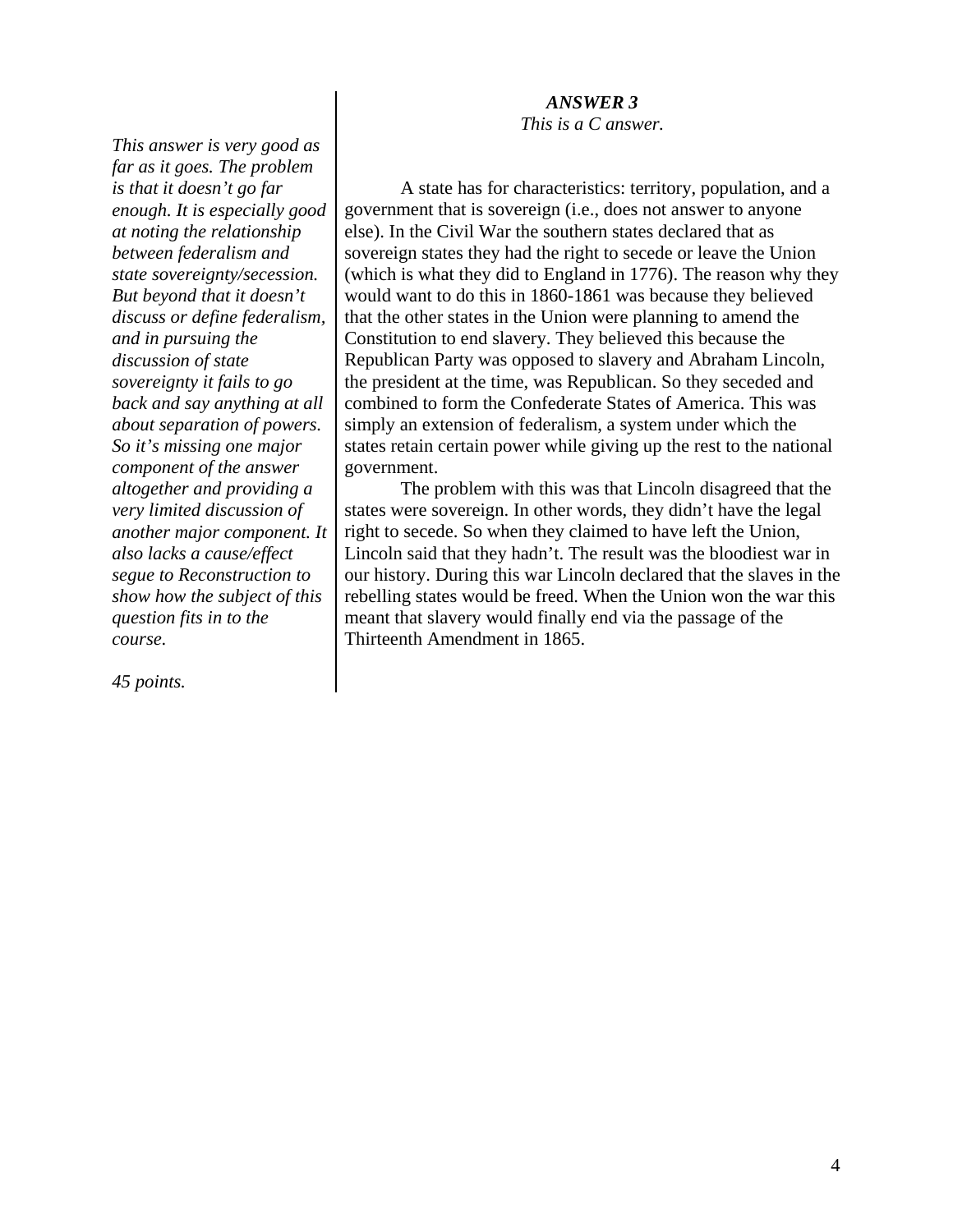*There are some correct things in this essay, but not many. The student shows signs of being very confused. To begin with, he gets the two systems of granting and limiting power wrong: instead of federalism and separation of powers, he lists two of the three branches of the national government—the two branches that correspond to something that really doesn't have much to do with the question I asked, namely the two phases of Reconstruction. Thus, not only is his thinking muddled; he has also included material that doesn't go to answering the question I asked.* 

*Additionally, he has left out a discussion of the definition of statehood, as well as a discussion of federalism. Only by a stretch can I even say that he has discussed separation of powers. His answer is vaguely correct, but what's wrong with it outweighs what's right. While technically this is (just barely) a passing essay, the student is in great danger of failing the course if he doesn't improve his performance.* 

*36 points.*

## *ANSWER 4*

*This is a D answer.* 

 There are two main systems in the Constitution to give power to the government and keep power from the government at the same time. These are the president and the congress. The president enforces the law like with the FBI. The Congress makes the law. In 1861 when the southern states left the Union, the president (Lincoln) decided he would enforce the law which would prevent the southern states from leaving, but the southern states left anyway and founded the Confederate States of America. This led to a war which Lincoln won. This led to Reconstruction in which the question was how the southern states were to be reconstructed after the war. There were two different types of reconstruction. The first type was Presidential Reconstruction in which President Lincoln and then President Johnson would enforce the laws in the South (such as the Ten Percent Plan). The other type was Congressional Reconstruction, in which Congress would make new laws to govern the southern states (such as the Wade-Davis Bill etc.).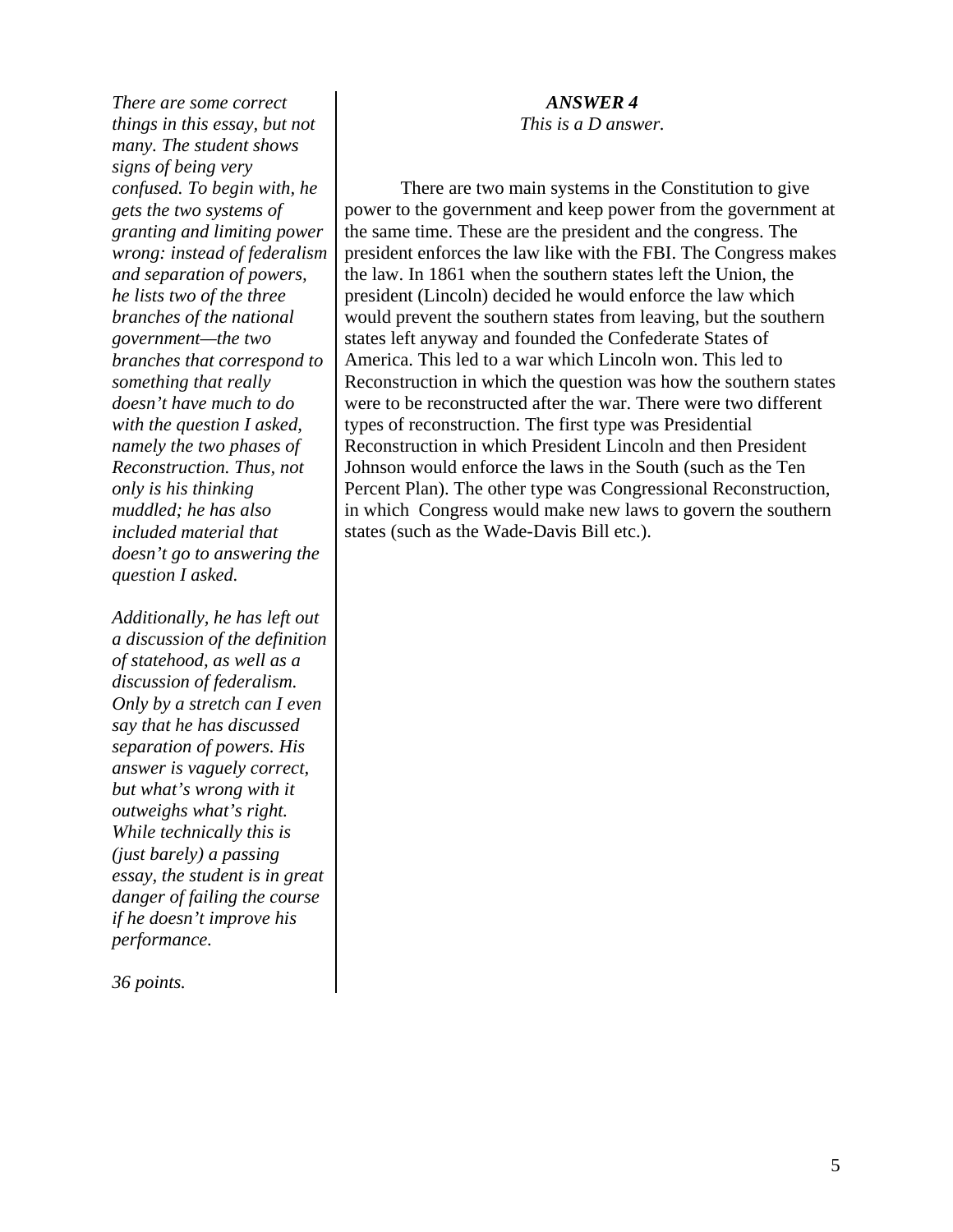*This essay has two problems: one of them big and one of them huge.* 

*First (the huge problem): it doesn't answer the question I asked. I asked for a discussion of the basics of American government and the United States Constitution and how these things were related to the causes of the Civil War. This answer starts after the Civil War and moves forward from there.* 

*Second: even if I had asked a question about the Age of Reconstruction, this isn't a very good answer to that question. It leaves a lot out (for instance, Lincoln's Ten Percent Plan, the Black Codes, the Fourteenth and Fifteenth Amendments, the McArdle case, the Amnesty Act, and so forth) and gets some things flat wrong (WHICH Civil Rights Act? And Johnson wasn't running in 1866 (which I presume is the election the student is talking about—he doesn't bother to provide me dates (Hello, this is a history class, dates help)), so how could he lose the election? And the way I read it, the student has Johnson being convicted and removed from office by impeachment, which didn't happen.). And who is the "they" in the last sentence? I'm not a mindreader.* 

#### *ANSWER 5*

*This is an F answer.* 

Reconstruction broke into Presidential and Congressional. During presidential Lincoln and Johnson wanted to "forgive and forget" but wade, davis, and the radicals disagreed. They passed the Wade-davis Bill, the Freedmen's Bureau as well as the Civil Rights Act and then Johnson lost the election so Congress took charge. Congress passed the first Reconstruction Act and the Tenure act and ended up impeaching Johnson from office. Meanwhile the south was under the rule of Carpetbaggers, scalawags, and blacks. This is when the Klan appeared until it was stamped out. This situation ended with the Compromise of 1877 when they were thrown out and replaced by the Democrats.